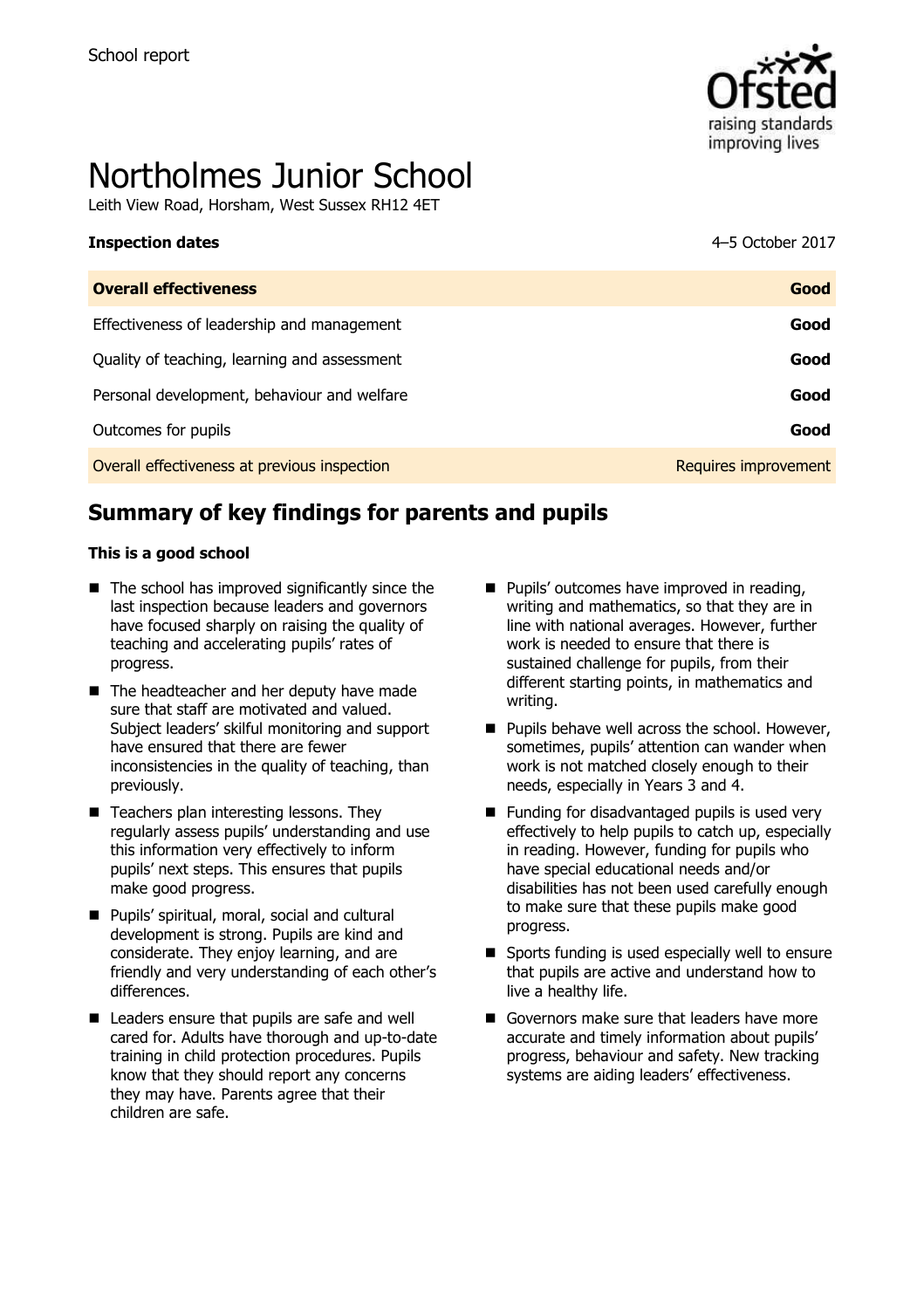

# **Full report**

### **What does the school need to do to improve further?**

- **IMPROVE the support and teaching for pupils who have special educational needs** and/or disabilities so that they make better progress.
- Refine leaders' tracking of pupils' progress, behaviour and safety, so that pupils' progress is further accelerated, and behaviour and safety records are kept to the highest standards.
- Further improve pupils' progress by making sure that teaching across the school provides sustained challenge for pupils from their different starting points, particularly in writing and mathematics.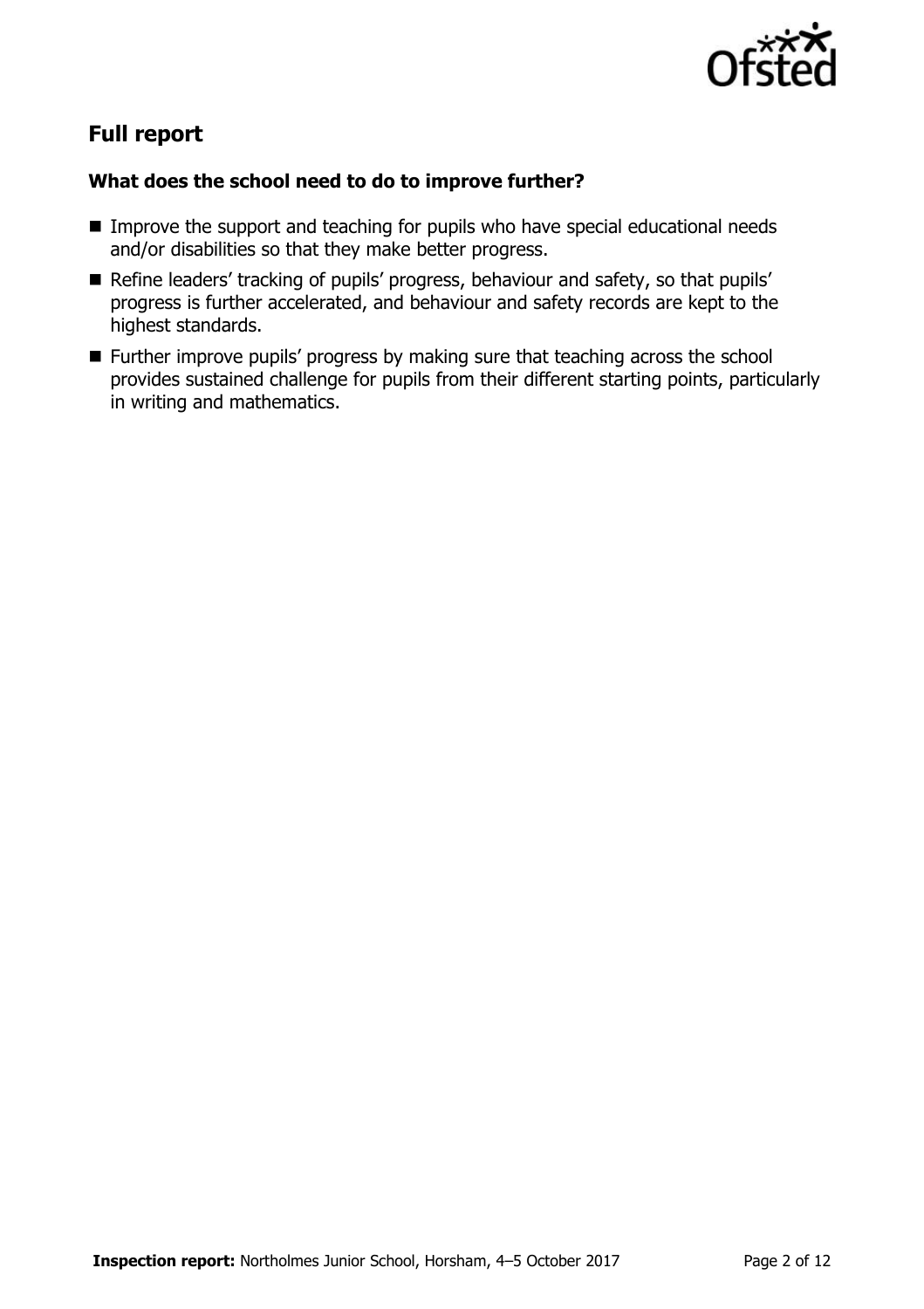

# **Inspection judgements**

#### **Effectiveness of leadership and management Good**

- The headteacher and deputy headteacher lead the school with a quiet determination that pupils should succeed. They have established an ethos of high expectation, which has led to substantial improvements to the quality of teaching, learning and assessment in the school. As a result, outcomes for pupils have risen considerably. Leaders are ambitious for further improvements to pupils' outcomes. Parents recognise and appreciate the positive changes that have been made to the school.
- Over time, senior leaders have made sure that subject leaders support their colleagues very well in all aspects of their work. Leaders have minimised inconsistencies in the quality of teaching, planning and feedback so that pupils' progress is maximised as they move through the school.
- Staff are motivated to constantly improve their work and the progress of pupils. They are responsive to the open culture that leaders have created, in which adults are approachable and supportive of each other. Leaders use appraisal and additional training especially well to improve teachers' skills and subject knowledge. Staff report that they are highly appreciative of the help and training that they have received. They enjoy working at the school.
- Leaders have an accurate understanding of the strengths and weaknesses of the school. Their self-evaluation is thorough and has helped the school to improve rapidly. The further areas identified as needing additional development are well judged.
- The curriculum is broad and balanced. Pupils experience good-quality teaching in a range of subjects such as physical education, French and music. Leaders' commitment to ensuring that pupils are well prepared for life in modern Britain is especially evident through personal, social and health education. In these lessons, pupils learn about fundamental British values such as democracy and diversity, and are able to reflect sensitively on current issues which affect their lives. Through all of this, pupils' spiritual, moral, social and cultural understanding is developed very well. Pupils are thoughtful, caring and kind.
- Extra-curricular activities such as clubs and trips support the curriculum well. One pupil proudly explained how he had been allowed to start the 'coding club' so that he could share his interest in computing with his friends. During our visit, Year 6 pupils were excitedly awaiting the start of a week-long residential, when they have the opportunity to participate in a range of team-building activities, experience independence and practise their resilience skills.
- **Pupil premium is used well. Leaders skilfully identify what disadvantaged pupils need to** do to catch up with their peers, and provide additional care and support to help them. Consequently, disadvantaged pupils' progress is increasingly rapid.
- Sports funding is used very effectively to encourage pupils to be active and to enable staff to teach a broad range of sports. Pupils particularly value the 'sport crew' who coach younger pupils in a variety of sporting activities during playtimes. Lessons include practical advice on how to make sure that pupils eat healthily. Extra-curricular sporting activities are well attended, including badminton and hockey. Pupils regularly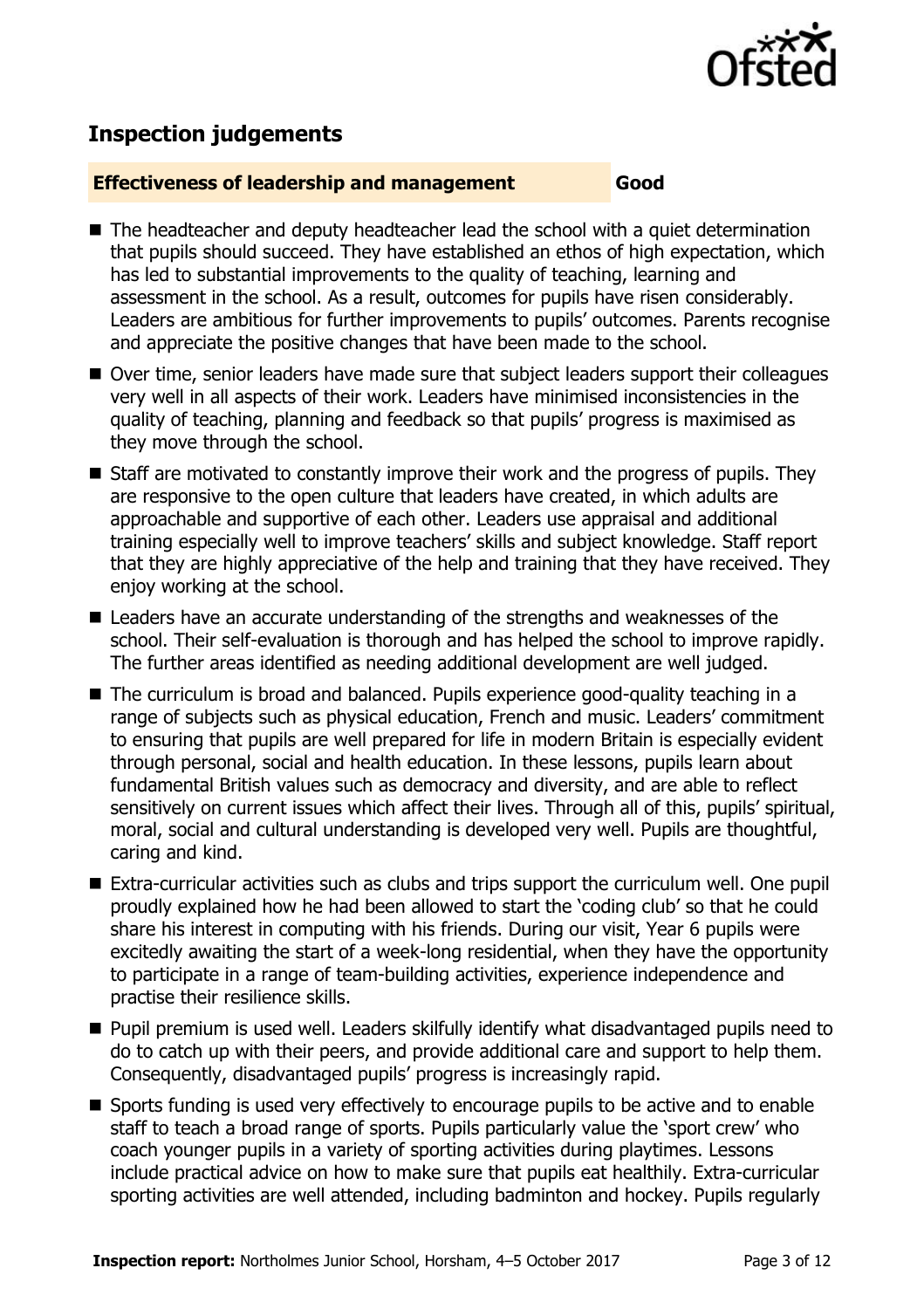

take part in sporting competitions with pupils from other local schools.

■ Leaders have made sure that pupils who have special educational needs and/or disabilities are cared for well. However, expectations of what these pupils are capable of achieving have been too low. Recent changes in leadership have highlighted accurately what needs to be done to improve provision for these pupils, and these changes are under way. For example, extra training in phonics for teachers in Years 3 and 4 is starting to help some pupils to catch up in their reading.

#### **Governance of the school**

- The governing body carries out its statutory duties well. Governors have wide-ranging expertise and skills, which they use highly effectively to hold the headteacher to account.
- Governors understand the school's strengths and areas for further development very well. They make sure that funding for disadvantaged pupils is spent appropriately. They identified, rightly, that refinements are needed to the way in which funding for pupils who have special educational needs and/or disabilities is used, to help these pupils make more progress.
- Governors have been particularly successful in challenging leaders to improve standards so that teaching and pupils' progress are now good. Their recent focus on improving systems to help senior leaders work more efficiently is well judged. New structures, currently being put in place, are allowing leaders to more effectively track pupils' progress, behaviour and safety. This is enabling leaders to act more promptly to further improve the school.

#### **Safeguarding**

- $\blacksquare$  The arrangements for safeguarding are effective.
- Governors carry out their safeguarding duties effectively. Adults are well trained in child protection procedures and know what to do if they have a concern about a pupil's safety. Leaders make sure that help from outside agencies is accessed promptly for pupils who need it.
- Safer recruitment procedures are followed effectively. Trained staff are involved in interviews, appropriate checks are carried out on adults who work in the school and the single central record is up to date and accurate.
- **Pupils know how to keep themselves safe in school and in their community. Pupils said** that there is always an adult they can talk to in school if they are worried about anything. Parents confirmed that their children feel both safe and happy in school.
- Leaders' record-keeping arrangements, although accurate, extensive and kept securely, are not always kept to the highest standards. Improvements to the school's systems are under way to remedy this.

#### **Quality of teaching, learning and assessment Good**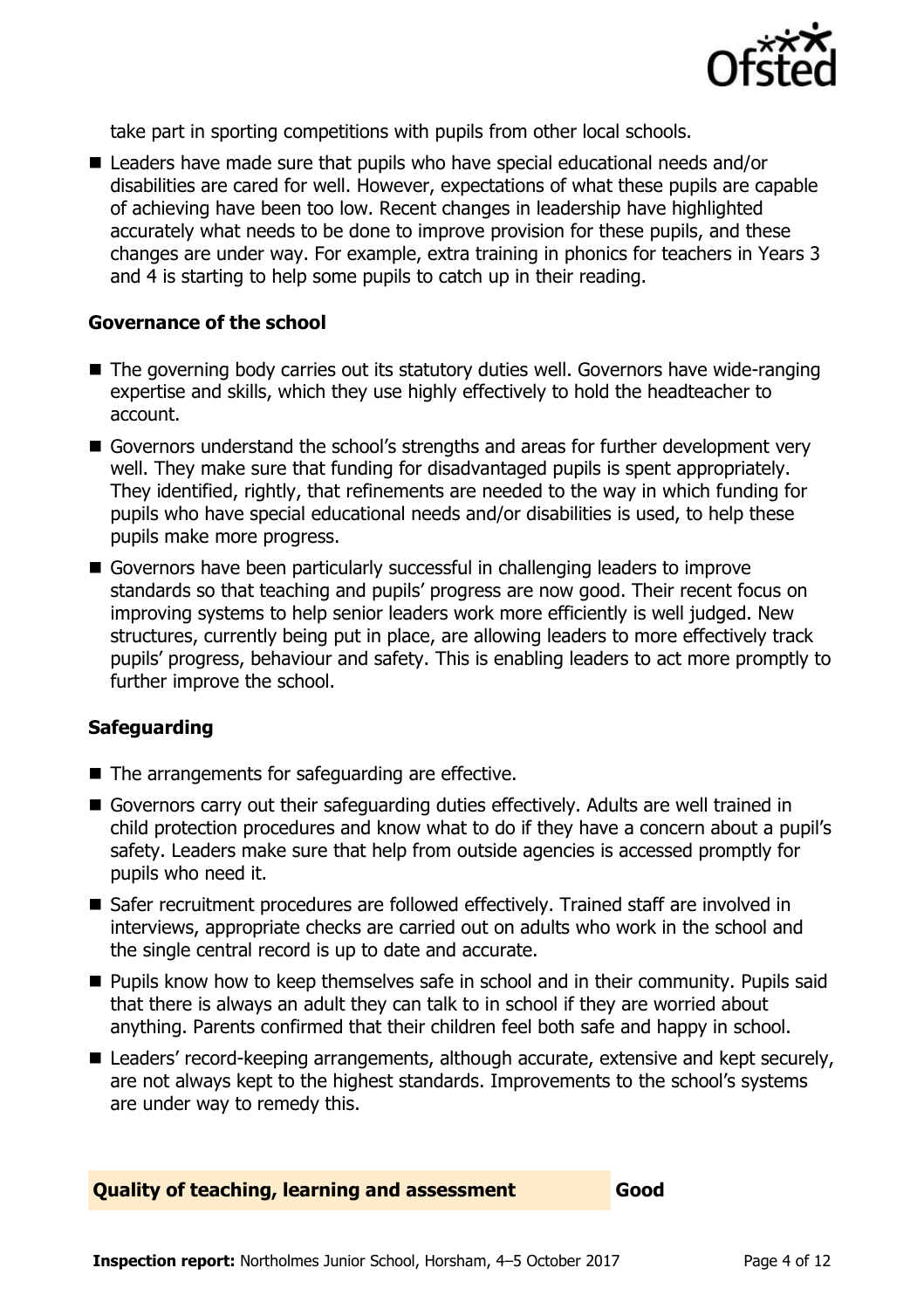

- The quality of teaching is good and improving. Teachers' effective planning makes sure that pupils are appropriately challenged and supported in their learning, especially in Years 5 and 6. Teachers' strong subject knowledge and skilful questioning encourage pupils to think hard during lessons. Teachers make sure that pupils' explanation skills are particularly well developed.
- Teachers use assessment information expertly to identify what pupils already know and what they need to do next. This is especially strong in English and mathematics where it allows pupils to make swift advances in their understanding. Pupils appreciate teachers' insightful feedback, which helps them to know how to improve.
- Pupils take pride in their work, especially when tasks challenge their thinking. Pupils display a strong commitment to learn from mistakes and to improve their understanding. They collaborate with each other well and readily praise others when they are successful.
- A highly consistent approach to teaching writing is resulting in much improved outcomes for pupils. Pupils enjoy writing for different purposes. Teachers make sure that pupils consistently pay close attention to using accurate grammar, punctuation and spelling in their work. Consequently, standards in books are high and pupils' progress in writing has accelerated. However, leaders are not complacent and recognise that further work is needed to ensure that all pupils, across the school, make consistently strong progress from their starting points.
- Teaching in mathematics is helping pupils to make good progress. Effective training and support from subject leaders and external advisers have enabled teachers to meet the demands of the mathematics curriculum increasingly well. Pupils of all abilities now use mathematical equipment to help them work out challenging problems. This is adding to their confidence and deepening their learning.
- Teaching helps pupils to make good progress across a broad range of subjects. For example, in music the specialist teacher encouraged the most able pupils to compose a pentatonic melody, using accurate notation to record their work. In physical education, pupils learning orienteering enthusiastically supported each other to work out the clues to help them find the next control point.
- Leaders have accurately identified that teaching is not helping pupils who have special educational needs and/or disabilities to make good progress. New leaders are providing training and advice for teachers so that these pupils are starting to make better progress than they have in the past.
- Reading is taught well throughout the school. Pupils enjoy reading, and regularly choose books from the newly refurbished and well-stocked library. However, occasionally, the most able pupils choose texts which are too easy for them. Similarly, leaders recognise that an improved focus on phonics is needed to help the lowerattaining pupils and pupils who speak English as an additional language to make faster progress.
- $\blacksquare$  From time to time, a small minority of teaching does not match the high standard usually seen throughout the school. For example, occasionally, teachers' use of mathematical language is not sharp enough, or their expectations of pupils' handwriting are not consistently applied. Sometimes, when work is not challenging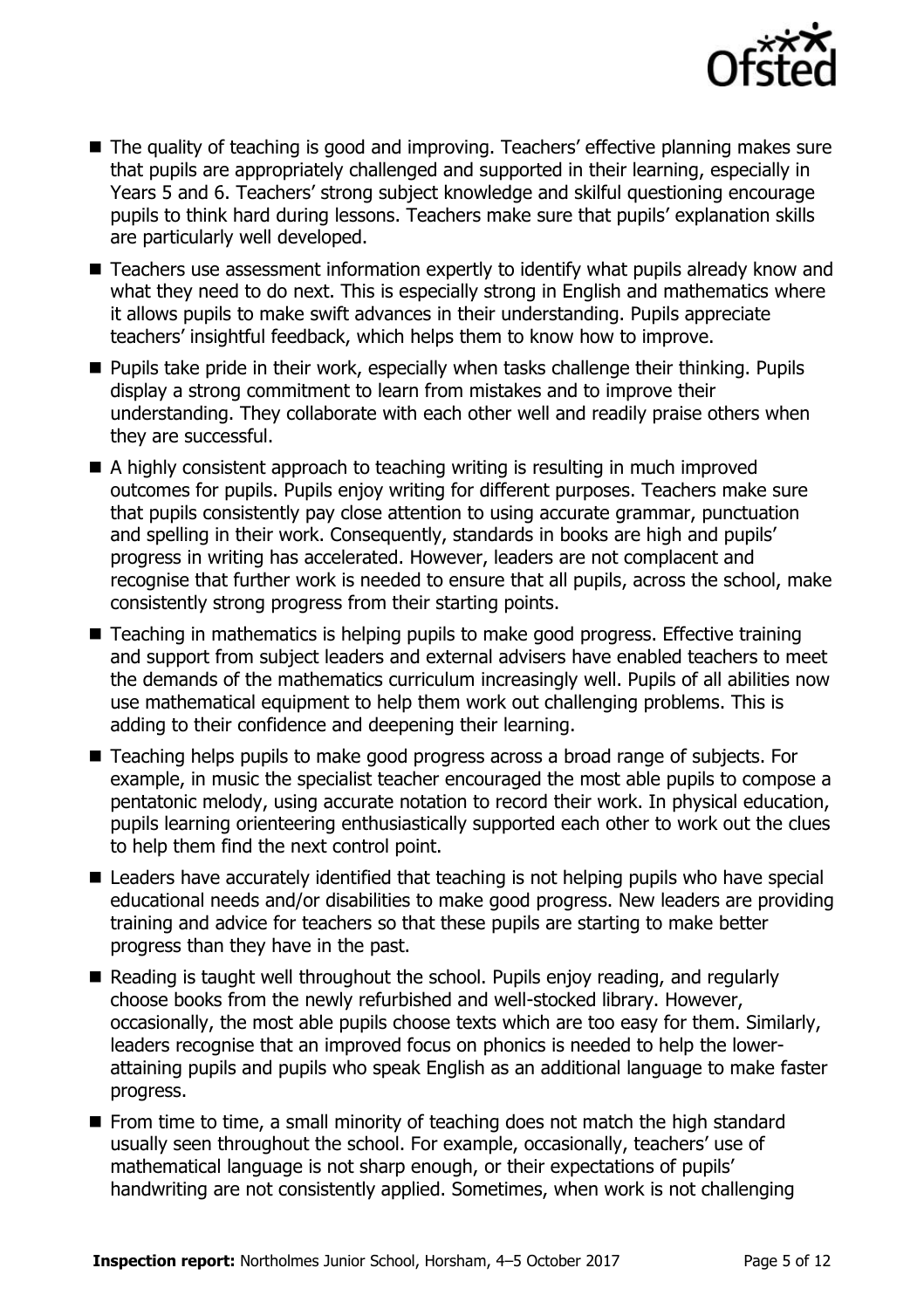

enough or the transition from one activity to another is not managed skilfully, pupils' attention can wander, especially that of boys. When such things happen, pupils' progress slows.

#### **Personal development, behaviour and welfare <b>Good**

#### **Personal development and welfare**

- The school's work to promote pupils' personal development and welfare is good.
- The vast majority of pupils are confident, polite and happy. They are eager to talk to adults about their school. There is an open culture in which pupils are keen to learn new things and to discuss how they feel.
- **Pupils are quick to challenge stereotypes and are exceptionally understanding of each** other's differences. For example, pupils displayed a real respect and empathy for others as they learned the importance of oral communication for people who are visually impaired.
- Teachers develop pupils' resilience skills well. Older pupils highlighted the importance of trying to sort out problems for themselves, when appropriate. Leaders place high priority on making sure that pupils maintain good mental health. Pupils explained that if you have 'poison thoughts' it is important to come up with an 'antidote method' to help solve the problem or issue.
- **Pupils value the different ways in which they are able to develop leadership skills.** These include becoming part of the sports crew, which leads activities for younger pupils at playtimes. Prefects proudly show adults around the school and act as role models for their peers.
- **Pupils understand the need to be careful online. They know not to give out information** about their identity and to only communicate online with people they also know in the 'real world'. Pupils know what to do if they come across something on the internet that makes them feel uncomfortable or unsafe. They understand the importance of reporting any concerns they may have to an adult.
- **Pupils have an age-appropriate understanding of bullying. They said that it is very rare** in school but that if anyone does fall out it is quickly sorted out.

#### **Behaviour**

- $\blacksquare$  The behaviour of pupils is good.
- **Pupils behave well in lessons and are interested in their work. They are keen to join in** and work hard. They show respect and consideration for their teachers and classmates. Parents agree that pupils are well behaved in school.
- Staff are well trained so that playtimes are happy and safe. Pupils emphasised how friendly the school is, and that if anyone does feel sad they can sit on a 'friendship bench' or go to the 'rainbow room' and someone will help them.
- **Pupils' attendance is in line with national averages. Leaders keep a close watch on this,** and intervene effectively to make sure that pupils who are in danger of falling below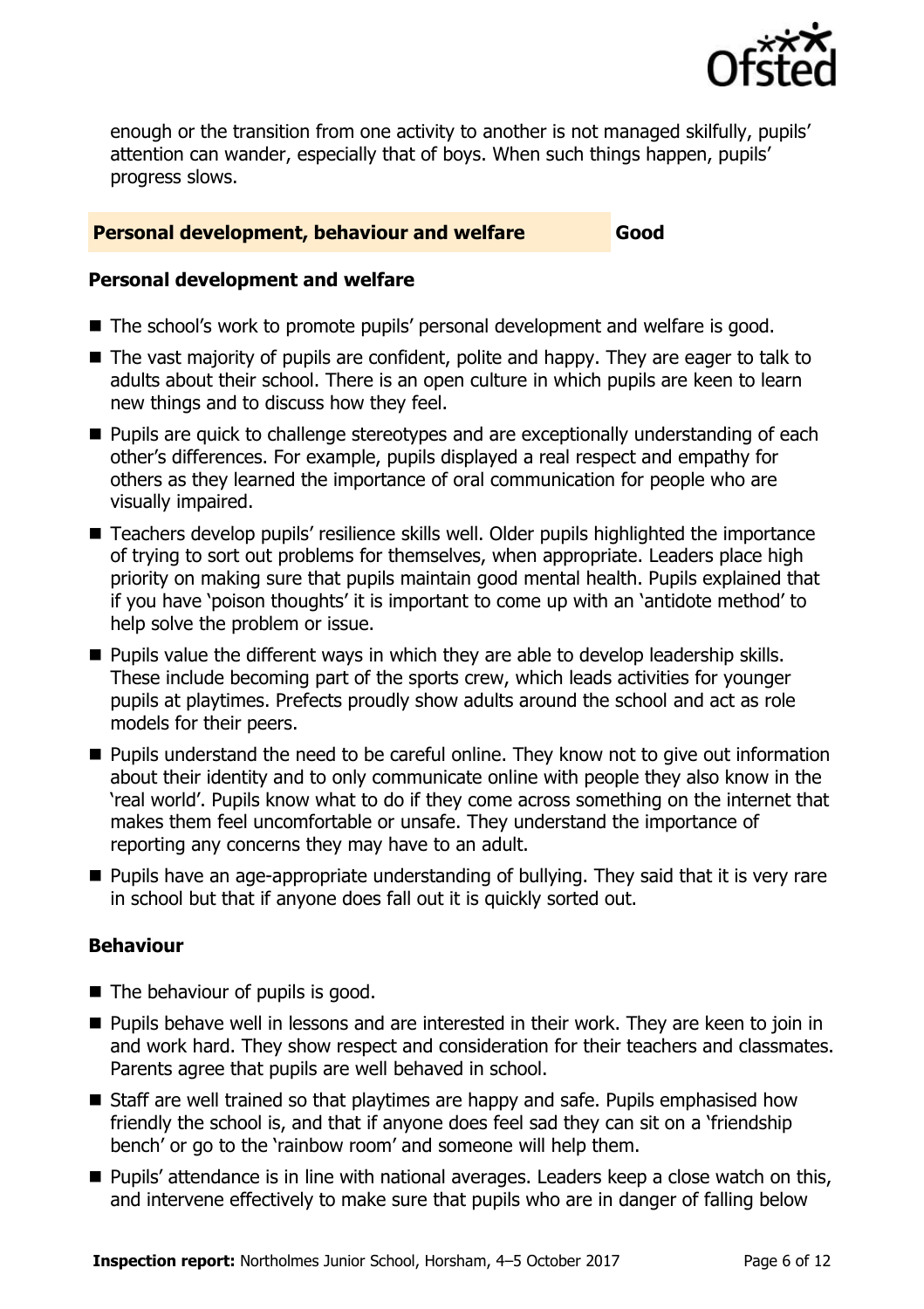

acceptable levels of attendance are helped to attend more frequently. This includes working with families to highlight the importance of regular attendance at school, and keeping in close contact with outside agencies to make sure that pupils who are not in school are safe.

- Records show that staff and outside agencies work well together to make sure that any pupil who needs extra help to maintain good behaviour receives it. Leaders use fixedterm exclusions rarely but effectively. Only a very small number of pupils have been excluded in recent years.
- Occasionally, the behaviour of a few pupils, in some lessons, can be lively. One or two pupils do not pay enough attention to teachers' instructions, particularly in between activities. While staff manage this calmly, sometimes when this happens pupils' progress slows, especially in Years 3 and 4.

#### **Outcomes for pupils Good**

- In 2016, pupils' progress in reading, writing and mathematics was too slow. However, leaders have made sure that stronger teaching has led to rapid improvements in pupils' progress and attainment. Consequently, outcomes for current pupils are now good.
- The school's information shows that pupils who left Year 6 in 2017 achieved broadly in line with national figures for reading, writing and mathematics. Pupils' outcomes for English grammar, punctuation and spelling rose substantially so that they are now above average.
- The rate of progress for disadvantaged pupils is improving quickly over time. In reading, the rate of progress is now above average and their attainment is broadly in line with others nationally. Current disadvantaged pupils make better progress in writing and mathematics than previous groups of disadvantaged pupils. However, leaders recognise that further improvements are necessary to match their better performance in reading. Current disadvantaged pupils' work shows that they make increasingly stronger progress the longer they are part of the school. Work to improve rates of progress in mathematics has been particularly successful for individual pupils who needed to catch up.
- Pupils' progress in writing is much improved. Work in pupils' books demonstrate leaders' high expectations of presentation and handwriting. Pupils appreciate teachers' feedback, which helps them to know precisely how to improve their work. Pupils readily commit to editing and improving their work. Most-able pupils' writing is starting to develop well as they write for different purposes and at increasing length. However, this level of challenge is not consistent across the school.
- In mathematics, pupils' work shows that they are increasingly practising their problemsolving and reasoning skills. This is helping them to make faster progress in mathematics. However, leaders know that more frequent opportunities to practise these skills are necessary in Years 3 and 4.
- **Pupils achieve well across the whole curriculum. High expectations for presentation and** literacy are similar in all subjects. For example, in history pupils practised their reading skills by researching the different reasons why ancient Egyptians lived near the river Nile. In French, pupils carefully translated short passages to answer questions about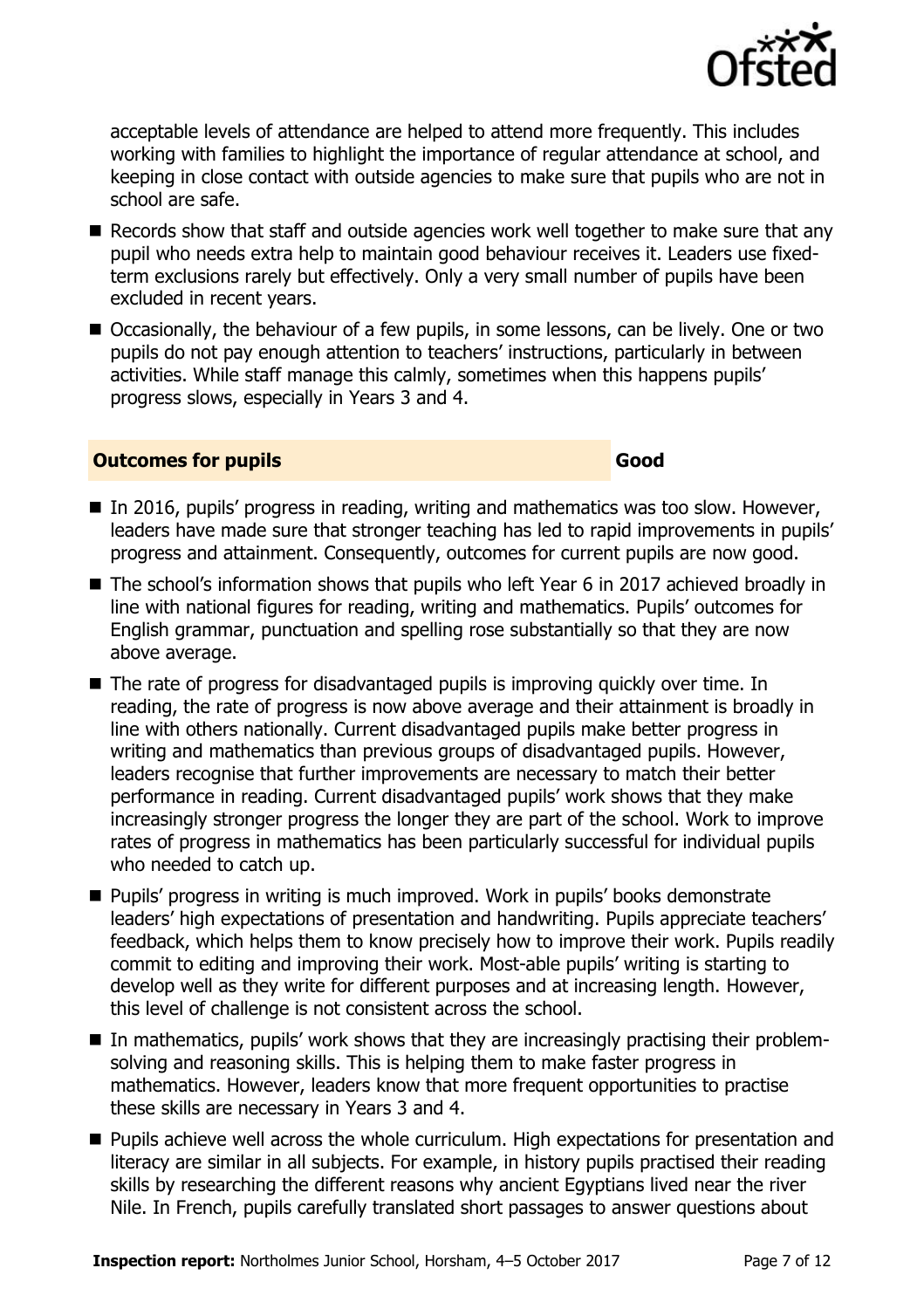

pupils' ages and interests. The school's records show high participation rates in additional physical education, with over 90% taking part in extra-curricular sporting activities.

- **Pupils are well prepared for their next stage of education. Leaders provide especially** strong support for pupils who have special educational needs and/or disabilities. For example, these pupils make additional visits to familiarise themselves with their new schools. Parents praised leaders' preparations for transition. One said that, as a result, his daughter settled in to secondary school much more smoothly than he had anticipated.
- Pupils who have special educational needs and/or disabilities do not make enough progress. This is because, over time, teaching has not precisely met these pupils' learning needs, and teachers' expectations of what these pupils can achieve have been too low. Some amendments have been made, so that current pupils' work is more carefully adapted to meet their needs, but it is too early to see the impact of this work in pupils' outcomes.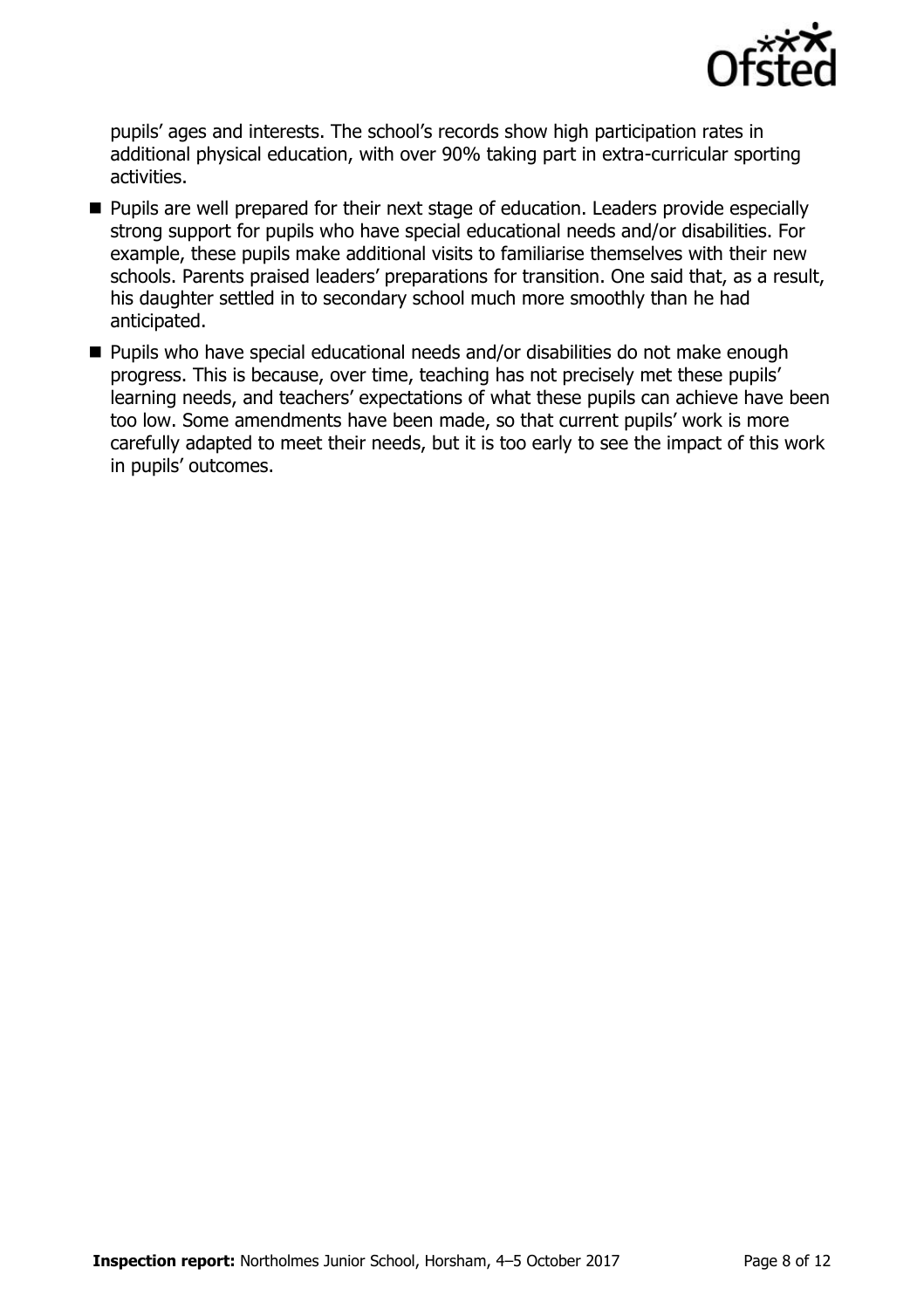

# **School details**

| Unique reference number | 125836             |
|-------------------------|--------------------|
| Local authority         | <b>West Sussex</b> |
| Inspection number       | 10036950           |

This inspection of the school was carried out under section 5 of the Education Act 2005.

| Type of school                      | <b>Junior</b>                   |
|-------------------------------------|---------------------------------|
| School category                     | Community                       |
| Age range of pupils                 | 7 to 11                         |
| <b>Gender of pupils</b>             | Mixed                           |
| Number of pupils on the school roll | 167                             |
| Appropriate authority               | Local authority                 |
| Chair                               | Helen Oakley                    |
| <b>Headteacher</b>                  | <b>Sharon Anderson</b>          |
| Telephone number                    | 01403 261822                    |
| Website                             | www.northolmes.w-sussex.sch.uk/ |
| <b>Email address</b>                | head@northolmesjunior.school    |
| Date of previous inspection         | 7-8 October 2015                |

#### **Information about this school**

- The school is smaller than most primary schools and pupils are taught in mixedage classes.
- The proportion of disadvantaged pupils is broadly average.
- Most pupils are of White British heritage. The proportion of pupils from minority ethnic groups is below average. Few pupils speak English as an additional language.
- The proportion of pupils who have special educational needs and/or disabilities is just above average.
- The school is federated with Littlehaven Infant School. The headteacher, deputy headteacher and inclusion manager work across both schools. The schools share the same governing body.
- There have been several changes to leadership since the last inspection. The headteacher joined the school in January 2017. The inclusion manager and assistant headteacher joined the school in September 2017. Subject leaders are newly promoted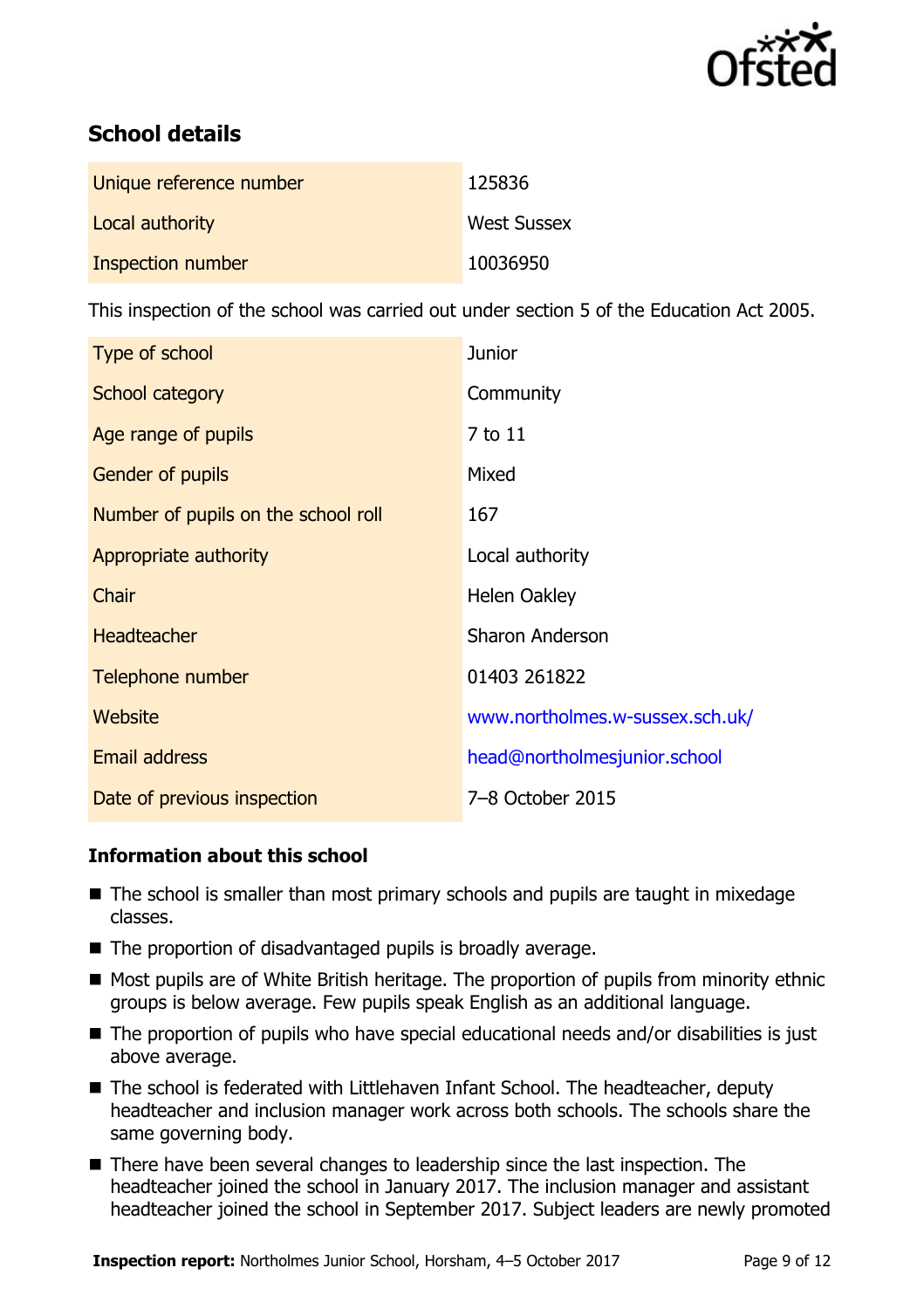

or new to the school in September 2017.

- There are a private breakfast club and an after-school club on site. These are not managed by the school and are inspected separately.
- The school meets requirements on the publication of specified information on its website.
- $\blacksquare$  The school uses no providers of alternative provision.
- The school meets the current floor standards, which set out the minimum expectations for pupils' attainment and progress by the end of Year 6.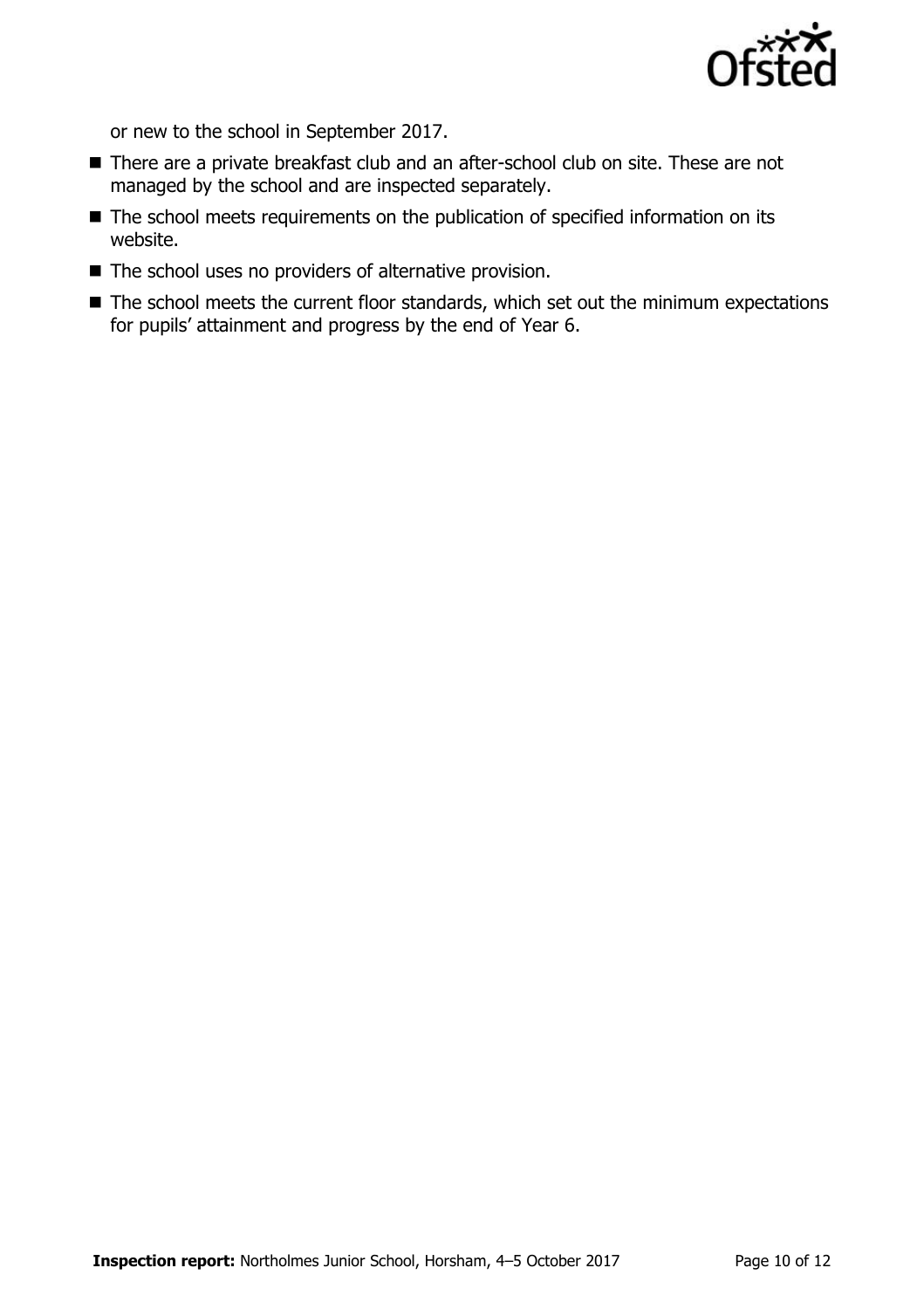

# **Information about this inspection**

- Inspectors met with the headteacher, other leaders, governors and a representative from the local authority.
- **Inspectors observed 24 lessons, most jointly with senior leaders. They attended a class** assembly and a singing assembly. They conducted a learning walk to observe provision for pupils who have special educational needs and/or disabilities.
- Inspectors listened to pupils read, looked at work in books and discussed pupils' progress and attainment with leaders.
- Inspectors spoke to pupils informally and met formally with a group of pupils in Year 6. Inspectors observed and spoke to pupils during playtimes. The lead inspector was shown around the school by a small group of pupils.
- The lead inspector took account of 22 survey responses submitted by pupils.
- Parents' views were taken into account through face-to-face informal discussions before school and the 78 responses to Ofsted's online survey, Parent View.
- Inspectors also took account of four survey responses submitted by staff and met with a group of staff.
- Inspectors checked records and documentation relating to safeguarding, behaviour, attendance, minutes of meetings, staff appraisals and monitoring and improvement.
- Inspectors reviewed the checks made on staff about their suitability to work with children.

#### **Inspection team**

Catherine Old, lead inspector **Her Majesty's Inspector** 

Lea Hannam Ofsted Inspector